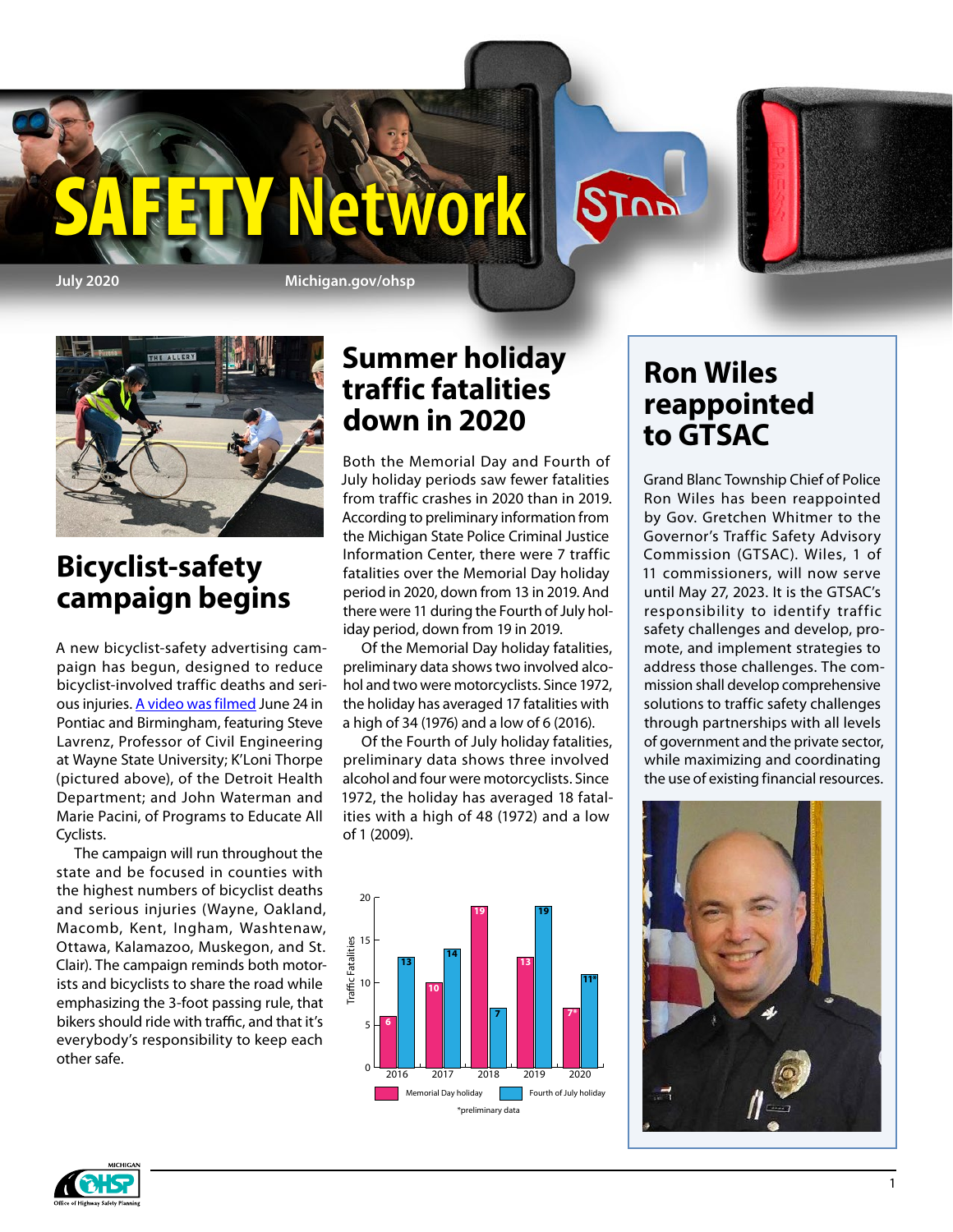## SAFETY **Network**

## **Safe Routes rates Michigan highly**

Safe Routes Partnerships released state report cards for 2020, grading each state on how supportive they are of walking, biking, and physical activity for kids and adults. Michigan remains in the top 10 nationally with a score of 120/200, down



from a score of 127 in 2018.

The report cards primarily look at state policy, focusing on four key

areas: complete streets and active transportation policy and planning; federal and state active transportation funding; Safe Routes to School funding and supportive practices; and active neighborhoods and schools.

Michigan scored well in federal and state active transportation funding, and Safe Routes to School funding and supportive practices. Overall, Michigan tied with the District of Columbia for the 10th highest score. California received the highest score (163) followed by Massachusetts, Minnesota, Florida, and Washington in the top five.

According to Safe Routes Partnership, Americans aren't getting enough physical activity. Studies have shown physical activity can reduce the risk of stroke, high blood pressure, diabetes, and depression. More walking, biking, and physical activity can also provide an increased sense of community and less social isolation, high cognitive functioning, and less air pollution.

Michigan's complete report card can be found [here](https://www.saferoutespartnership.org/sites/default/files/srp-report-card-2020/srp-report-card-2020-michigan.pdf).



The 2021 Michigan Traffic Safety Summit will be held March 9-10 at the Kellogg Center in East Lansing. Registration will open in January. Speaker and topic submissions are now being accepted through September 13. Go to [Michigan.gov/](http://Michigan.gov/OHSPTrafficSummit) [OHSPTrafficSummit](http://Michigan.gov/OHSPTrafficSummit) for a submission form and the latest details.





*The OHSP has a limited number of its "Preventing Injuries" booklets available. The 24-page booklet can be ordered by contacting the OHSP at 517-284-3332 or [MSP-OHSP@](mailto:MSP-OHSP%40Michigan.gov?subject=) [Michigan.gov](mailto:MSP-OHSP%40Michigan.gov?subject=).*



### **Howell honored by ThinkFirst**

Sam Howell was named VIP of the Year by the ThinkFirst National Injury Prevention Foundation. In 2005, Howell suffered severe injuries when he reached for his cell phone while driving, left the road, and crashed into a tree. During his recovery, Howell started doing ThinkFirst presentations and has spent the last 11 years traveling the state to share his story and talk about the dangers of distracted driving. He speaks at middle and high schools, colleges, corporations, and has twice presented at the Michigan Traffic Safety Summit. Since the crash, Howell has earned an Associate of Science degree with honors from Delta College, and a Bachelor of Science in Human Health from Oakland University.

The ThinkFirst National Injury Prevention Foundation educates children, teens, and young adults on how to reduce their risk for brain and spinal cord injuries. According to ThinkFirst, 1.7 million people in the U.S. sustain a brain injury every year. Those injuries can be prevented by driving safely, buckling up, wearing protective sports gear, avoiding violence and falls, and not diving into shallow pools.

In 2018, the Howell family participated in an OHSP-produced video highlighting the dangers of distracted driving. That video can be found [here.](https://www.youtube.com/watch?v=FtL8klB90Y8&t)

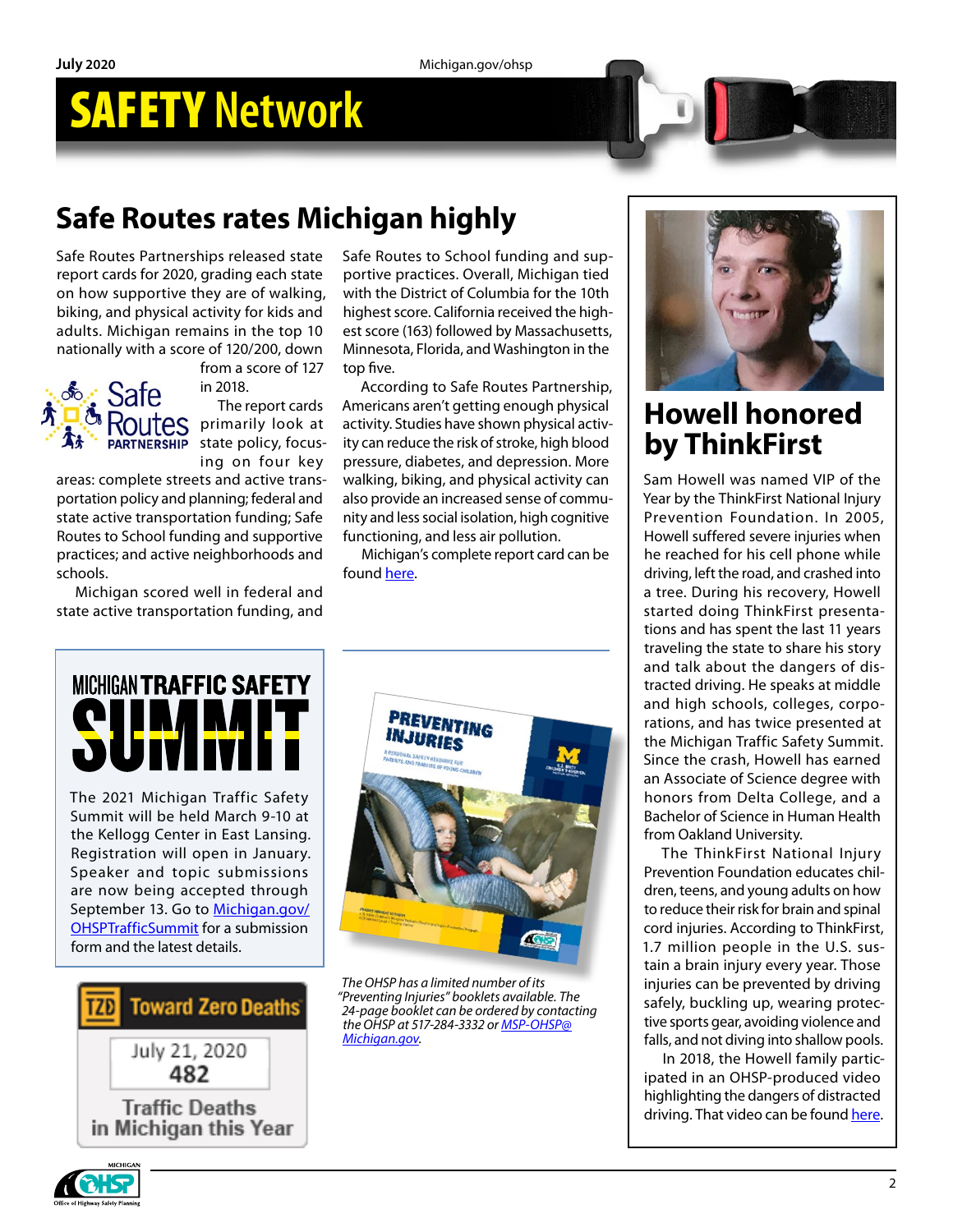**July 2020** Michigan.gov/ohsp

# SAFETY **Network**

### **Supreme Court decision gives officers flexibility in blood draws regarding Fourth Amendment rights**

*By: Kenneth Stecker and Kinga Canike*

Drunk driving, as the United States Supreme Court has repeatedly made clear, poses a significant threat to public safety.**<sup>1</sup>** Highway safety is a vital public interest.**<sup>2</sup>** The court has noted that the frequency of preventable collisions is "tragic" and "astounding."**<sup>3</sup>** Behind the court's language lie chilling figures. From 1982 to 2016, alcohol-related crashes claimed roughly 10,000 to 20,000 lives in the U.S. every single year.**<sup>4</sup>** That is more than one fatality per hour in the better years.**<sup>5</sup>**

To punish and deter individuals who drive drunk, Michigan has enacted laws that impose penalties on drivers with blood alcohol content (BAC) over a set amount.<sup>6</sup> In these cases, proof of the driver's BAC is a crucial piece of evidence, but one that is continuously disappearing as the alcohol in the driver's bloodstream dissipates.

Officers who seek to enforce drunk driving laws therefore face a dilemma. Blood draws, which provide proof of BAC, are searches subject to the Fourth Amendment warrant requirement. However, BAC evidence may vanish in the time it takes law enforcement to secure a search warrant.**<sup>7</sup>**

In Mitchell v. Wisconsin, the court addressed this dilemma. The suspect was arrested for operating a vehicle while intoxicated after a preliminary breath test registered a BAC that was triple Wisconsin's legal limit for driving.**<sup>8</sup>**

The arresting officer drove Mitchell to a police station for a more reliable evidentiary breath test.**<sup>9</sup>** By the time Mitchell

**<sup>1</sup>** *Birchfield v. North Dakota, 136 S. Ct. 2160, 2166 (2016) ("Drunk drivers take a grisly toll on the Nation's roads, claiming thousands of lives, injuring many more victims, and inflicting billions of dollars in property damage every year.").* **<sup>2</sup>** *Id.*

- **<sup>3</sup>** *Mitchell v. Wisconsin, 139 S. Ct. 2525 (2019).*
- **<sup>4</sup>** *Id.* **<sup>5</sup>** *Id.*
- **<sup>6</sup>** *MCL 257.625, et. al.*

reached the station, he was too lethargic for a breath test, so the officer drove him to a nearby hospital for a blood test.**<sup>10</sup>**

Mitchell was unconscious by the time he arrived at the hospital, but his blood was drawn anyway under a state law that presumes that a person incapable of withdrawing implied consent to BAC testing has not done so.**<sup>11</sup>** The blood analysis showed Mitchell's BAC to be above the legal limit, and he was charged with violating two drunk-driving laws.**<sup>12</sup>** Mitchell moved to suppress the results of the blood test on the ground that it violated his Fourth Amendment right against "unreasonable searches" because it was conducted without a warrant.**<sup>13</sup>** The trial court denied the motion, and Mitchell was convicted.**<sup>14</sup>**

The court ruled:

"When police have probable cause to believe a person has committed a drunk-driving offense the driver's unconsciousness or stupor requires him to be taken to the hospital or similar facility before police have a reasonable opportunity to administer a standard evidentiary breath test, they may almost always order a warrantless blood test to measure the driver's BAC without offending the Fourth Amendment."**<sup>15</sup>**

So, what should law enforcement make of the Mitchell decision? After the suspected drunk driver, who is unconscious or in a stupor condition, has been brought to the hospital, law enforcement may request hospital personnel to do a blood test without a search warrant. The Mitchell decision

**<sup>8</sup>** *Mitchell v. Wisconsin, supra.*

- **<sup>11</sup>***Id.*
- **<sup>12</sup>***Id.*
- **<sup>13</sup>***Id.*
- **<sup>14</sup>***Id.*
- **15***Id.*

directs law enforcement to only do a warrantless blood draw if there is no other way to get a reliable test and only if hospital personnel administer the blood draw.

If practical, law enforcement should obtain a search warrant if they have time and it will not interfere with their other duties. On the other hand, law enforcement does not need a search warrant if there is no time to secure one and it would interfere with other duties.

In conclusion, the Mitchell case is significant because when a driver is unconscious, a reliable breath test is not possible and only a blood draw is possible. Getting an accurate BAC is extremely important to prove a person has driven intoxicated and greatly facilitates the enforcement of drunk driving laws that seek to avoid tens of thousands of preventable deaths each year.

*For more information on this article and PAAM training programs, please contact Kenneth Stecker or Kinga Canike, Traffic Safety Resource Prosecutors, at 517-334- 6060 or email at [steckerk@michigan.gov](mailto:steckerk%40michigan.gov?subject=) or [canikek@michigan.gov](mailto:canikek%40michigan.gov?subject=).*

*Please consult your prosecutor before adopting practices suggested by this article. Please discuss your practices that relate to this article with your commanding officers, police legal advisors, and the prosecuting attorney before changing your practice.*





**<sup>7</sup>** *Schmerber v. California, 384 U.S. 757, 767 (1966).*

**<sup>9</sup>** *Id.* **<sup>10</sup>***Id.*